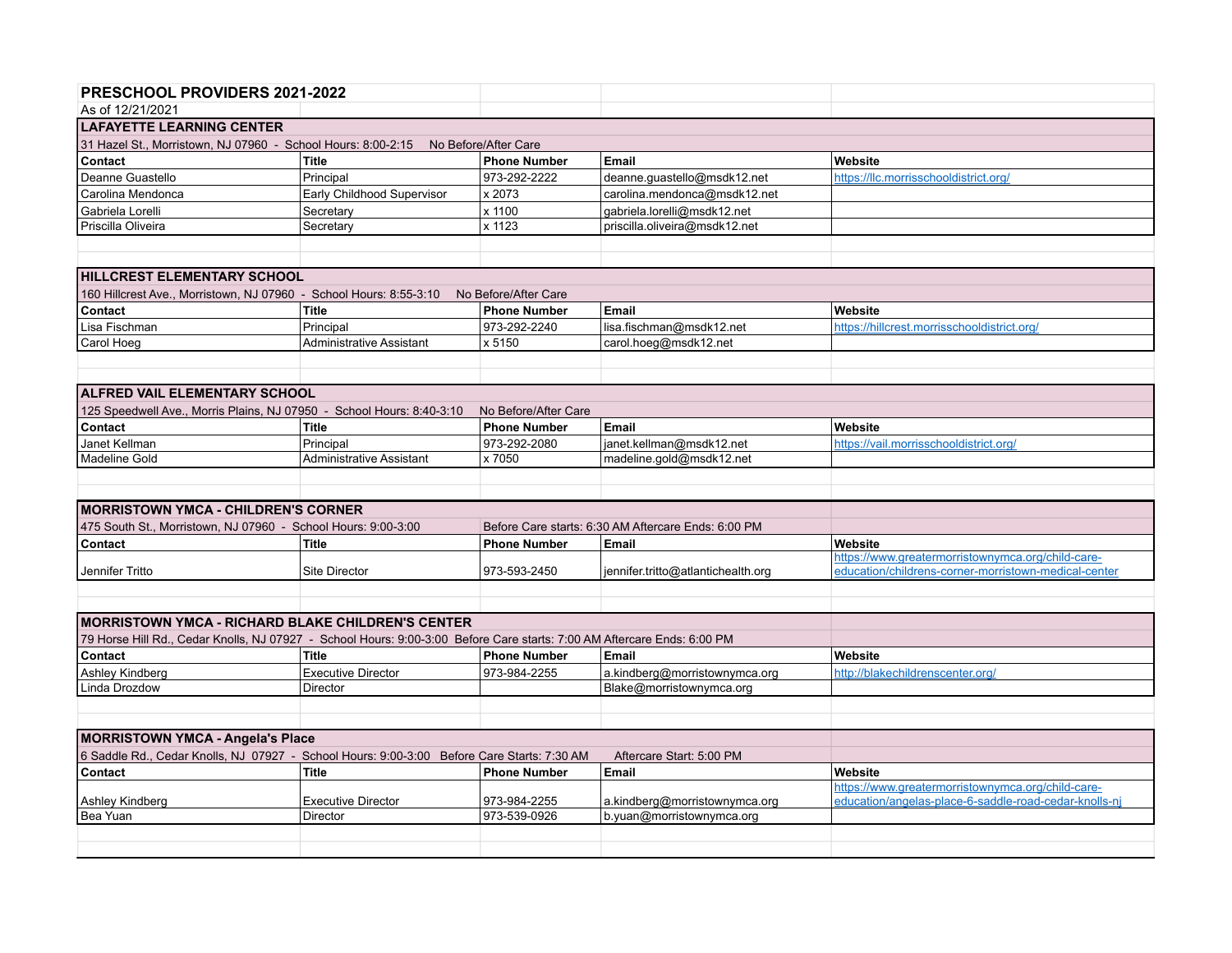| Robert C. Grant Head Start Center of Morris County                                                                                  |                                     |                      |                                                                                                                                         |                                                          |
|-------------------------------------------------------------------------------------------------------------------------------------|-------------------------------------|----------------------|-----------------------------------------------------------------------------------------------------------------------------------------|----------------------------------------------------------|
| One Medical Dr., Morris Plains, NJ 07850 - School Hours: 9:00-3:00                                                                  |                                     | No Before/After Care |                                                                                                                                         |                                                          |
| Contact                                                                                                                             | <b>Title</b>                        | <b>Phone Number</b>  | Email                                                                                                                                   | Website                                                  |
| Susan O'Donnell                                                                                                                     | <b>Executive Director</b>           | 973-989-1430         | susano@headstartmc.org                                                                                                                  | https://www.headstartmc.org/                             |
| Marianne Perry                                                                                                                      | <b>CAC Site Director</b>            | x357                 | mariannep@headstartmc.org                                                                                                               |                                                          |
| Amy Tousley                                                                                                                         | <b>Education Manager</b>            | x325                 | amyt@headstartmc.org                                                                                                                    |                                                          |
| Ivonne Rivera                                                                                                                       | <b>Family Engagement Specialist</b> | x201                 | ivonner@headstartmc.org                                                                                                                 |                                                          |
| Luz Martinez                                                                                                                        | <b>Family Engagement Specialist</b> | x341                 | luzm@headstartmc.org                                                                                                                    |                                                          |
| Theresa Alonzo                                                                                                                      | <b>Family Services Manager</b>      | x315                 | theresaa@headstartmc.org                                                                                                                |                                                          |
| Joanna Bermeo                                                                                                                       | <b>Special Services Coordinator</b> | x341                 | joannab@headstartmc.org                                                                                                                 |                                                          |
| Leslie Puente                                                                                                                       | <b>Administrative Assistant</b>     | x344                 | lesliep@headstartmc.org                                                                                                                 |                                                          |
|                                                                                                                                     |                                     |                      |                                                                                                                                         |                                                          |
|                                                                                                                                     |                                     |                      |                                                                                                                                         |                                                          |
| <b>THE SALVATION ARMY</b>                                                                                                           |                                     |                      |                                                                                                                                         |                                                          |
|                                                                                                                                     |                                     |                      | 95 Spring St., Morristown, NJ 07960 - School Hours: 7:45-2:15 Before Care Starts: 7:00 AM Aftercare Ends: 5:00 PM (For Students Only)   |                                                          |
| Contact                                                                                                                             | Title                               | <b>Phone Number</b>  | Email                                                                                                                                   | Website                                                  |
|                                                                                                                                     |                                     |                      |                                                                                                                                         | https://easternusa.salvationarmy.org/new-                |
| Dorian Restrepo                                                                                                                     | Site Director                       | 973-539-2700         | Dorian.restrepo@use.salvationarmy.org                                                                                                   | iersey/morristown/our-programs/                          |
| Alexandra Sanchez                                                                                                                   | <b>Family Worker</b>                |                      |                                                                                                                                         |                                                          |
|                                                                                                                                     |                                     |                      |                                                                                                                                         |                                                          |
|                                                                                                                                     |                                     |                      |                                                                                                                                         |                                                          |
| <b>TEMPLE B'NAI OR</b>                                                                                                              |                                     |                      |                                                                                                                                         |                                                          |
|                                                                                                                                     |                                     |                      | 60 Overlook Rd., Morristown, NJ 07960 - School Hours: 9:00-3:15 Before Care Starts: 8:00 AM Aftercare Ends: 5:00 PM (For Students Only) |                                                          |
| Contact                                                                                                                             | <b>Title</b>                        | <b>Phone Number</b>  | Email                                                                                                                                   | Website                                                  |
| Mary Fernandez                                                                                                                      | President                           | 973-539-4539         | president@templebnaior.org                                                                                                              | https://templebnaior.org/learn/preschool/                |
| Barbara Kavadias                                                                                                                    | <b>Executive Director</b>           | 973-539-4539 x101    | execdirector@templebnaior.org                                                                                                           |                                                          |
| Caitlin Saunders                                                                                                                    | <b>Preschool Director</b>           | 973-267-6424         | preschool@templebnaior.org                                                                                                              |                                                          |
| Laila Sebiri                                                                                                                        | Parent Liaison Admin                | 973-539-4539 x113    | laila@templebnaior.org                                                                                                                  |                                                          |
|                                                                                                                                     | Pre-School Admin/Spanish            |                      |                                                                                                                                         |                                                          |
| Cristina Vargas                                                                                                                     | Support                             | 973-539-4539         |                                                                                                                                         |                                                          |
|                                                                                                                                     |                                     |                      |                                                                                                                                         |                                                          |
|                                                                                                                                     |                                     |                      |                                                                                                                                         |                                                          |
| <b>MADISON AREA YMCA: F.M. KIRBY CHILDREN'S CENTER</b>                                                                              |                                     |                      |                                                                                                                                         |                                                          |
| 54 East St., Madison, NJ 07940 - School Hours: 9:00-3:00 Before Care Starts: 7:00 AM Aftercare Ends: 6:00 PM<br>(For Students Only) |                                     |                      |                                                                                                                                         |                                                          |
| Contact                                                                                                                             | Title                               | <b>Phone Number</b>  | Email                                                                                                                                   | Website                                                  |
|                                                                                                                                     |                                     |                      |                                                                                                                                         | https://www.madisonareaymca.org/childcare-education/f-m- |
| Kare Matrisciano                                                                                                                    | Director                            | 973-377-4945 x3227   | kmatrisciano@madisonymca.org                                                                                                            | kirby-children's-center                                  |
| Rosemary Adamo                                                                                                                      | <b>Associate Director</b>           | x3224                | radamo@madisonymca.org                                                                                                                  |                                                          |
| Frances Roman                                                                                                                       | Director of Business Operations     | x3222                | froman@madisonymca.org                                                                                                                  |                                                          |
|                                                                                                                                     |                                     |                      |                                                                                                                                         |                                                          |
|                                                                                                                                     |                                     |                      |                                                                                                                                         |                                                          |
| <b>CORNERSTONE FAMILY PROGRAMS: MORRISTOWN NEIGHBORHOOD HOUSE</b>                                                                   |                                     |                      |                                                                                                                                         |                                                          |
| 12 Flagler St., Morristown, NJ 07960 - School Hours: 8:00-2:00                                                                      |                                     |                      | Before Care Starts: 7:30 AM Aftercare Ends: 5:00 PM (For Students Only)                                                                 |                                                          |
| Contact                                                                                                                             | Title                               | <b>Phone Number</b>  | Email                                                                                                                                   | Website                                                  |
| Marjorie Herbert                                                                                                                    | <b>Associate Executive Director</b> | 973-538-1229         | mherbert@cfp-mnh.org                                                                                                                    | https://cornerstonefamilyprograms.org/                   |
| Shaneya Hackett                                                                                                                     | Director of Children's Services     | 973-538-1229 x23     | shackett@cfp-mnh.org                                                                                                                    |                                                          |
| La'Tasha Lindsey                                                                                                                    | Preschool Manager                   | 973-538-1229         | latashal@cfp-mnh.org                                                                                                                    |                                                          |